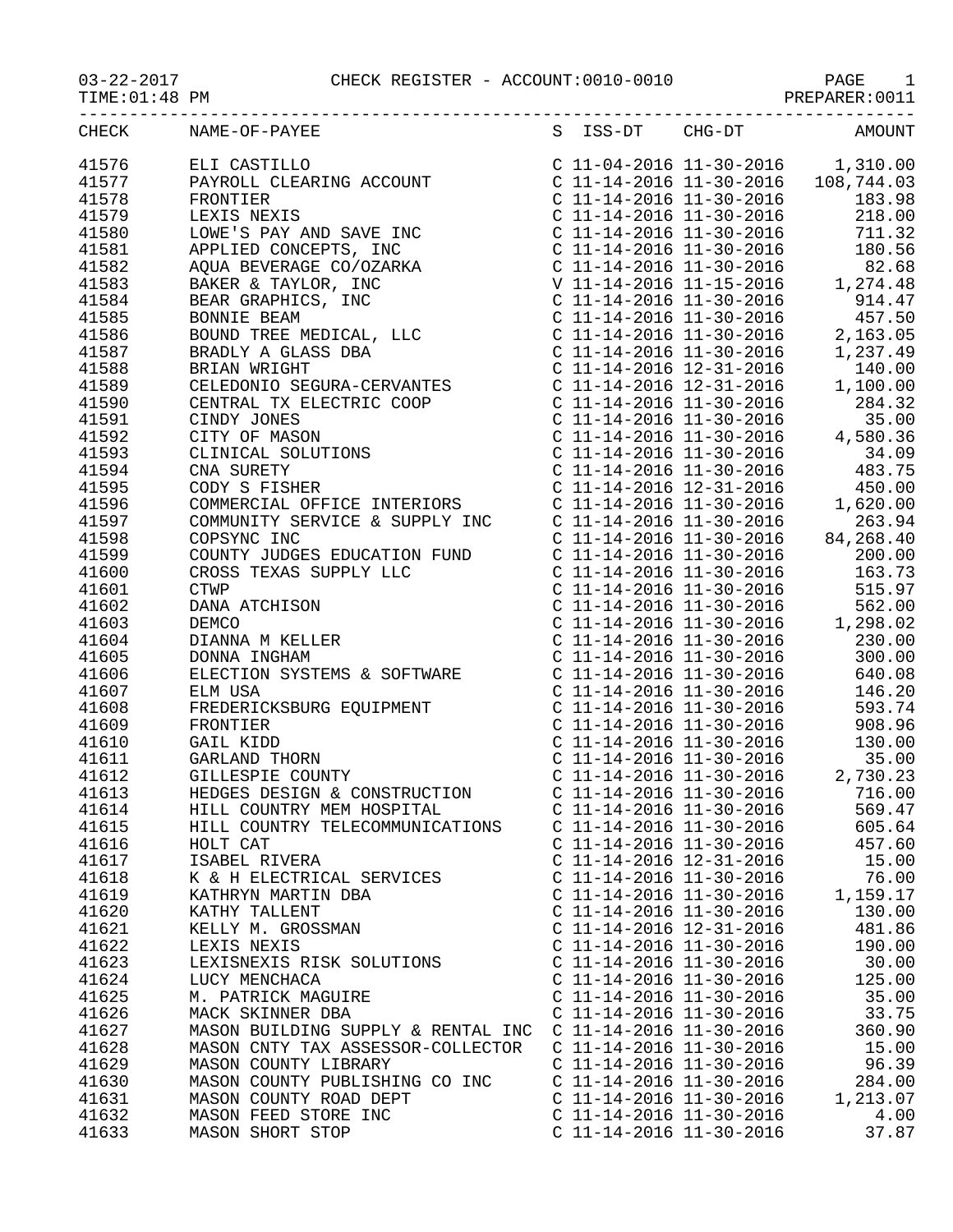03-22-2017 CHECK REGISTER - ACCOUNT:0010-0010 PAGE 2

|  | $C$ יחס דמים ממשוומ |
|--|---------------------|

| TIME:01:48 PM | PREPARER:0011                                                                                                                                                                                                                                                                                         |                                    |  |         |  |
|---------------|-------------------------------------------------------------------------------------------------------------------------------------------------------------------------------------------------------------------------------------------------------------------------------------------------------|------------------------------------|--|---------|--|
| CHECK         | NAME-OF-PAYEE                                                                                                                                                                                                                                                                                         | S ISS-DT CHG-DT                    |  | AMOUNT  |  |
| 41634         | MCCREARY VESELKA BRAGG & ALLEN I 11-14-2016 11-14-2016 1,605.60                                                                                                                                                                                                                                       |                                    |  |         |  |
| 41635         | MICHAEL MURPHY                                                                                                                                                                                                                                                                                        | C 11-14-2016 11-30-2016 125.00     |  |         |  |
| 41636         | MILLER UNIFORMS & EMBLEMS C 11-14-2016 11-30-2016 575.47                                                                                                                                                                                                                                              |                                    |  |         |  |
| 41637         | MOORE'S AUTOMOTIVE<br>C 11-14-2016 11-30-2016 92.86                                                                                                                                                                                                                                                   |                                    |  |         |  |
| 41638         | MSB<br>MURR LAW OFFICE, P.L.L.C.<br>C 11-14-2016 12-31-2016 3,762.50                                                                                                                                                                                                                                  |                                    |  |         |  |
| 41639         |                                                                                                                                                                                                                                                                                                       |                                    |  |         |  |
| 41640         | MCGEE COMPANY                                                                                                                                                                                                                                                                                         | C 11-14-2016 11-30-2016 1,340.06   |  |         |  |
| 41641         | NANCY SCHOLIBO                                                                                                                                                                                                                                                                                        | $C$ 11-14-2016 11-30-2016 25.98    |  |         |  |
| 41642         |                                                                                                                                                                                                                                                                                                       |                                    |  |         |  |
| 41643         | NEFFENDORF & KNOPP, P.C.<br>PAM BEAM C 11-14-2016 11-30-2016 10,750.00 C 11-14-2016 11-30-2016 100.00<br>$\begin{array}{cccccccccc} C& 11-14-2016& 11-30-2016&& 915.70\\ C& 11-14-2016& 12-31-2016&& 915.70\\ C& 11-14-2016& 11-30-2016&& 36.52\\ C& 11-14-2016& 11-30-2016&& 4,250.00\\ \end{array}$ |                                    |  |         |  |
| 41644         | PARTS PLUS                                                                                                                                                                                                                                                                                            |                                    |  |         |  |
| 41645         | PATTI GROTE                                                                                                                                                                                                                                                                                           |                                    |  |         |  |
| 41646         | PAILL SHOLE<br>PENNY STABLEFORD<br>POSTMASTER                                                                                                                                                                                                                                                         |                                    |  |         |  |
| 41647         |                                                                                                                                                                                                                                                                                                       | $C$ 11-14-2016 11-30-2016 36.00    |  |         |  |
| 41648         |                                                                                                                                                                                                                                                                                                       | $C$ 11-14-2016 11-30-2016 4,016.92 |  |         |  |
| 41649         |                                                                                                                                                                                                                                                                                                       | C $11-14-2016$ $12-31-2016$ 757.14 |  |         |  |
| 41650         | PROFAB WELDING<br>QUILL CORPORATION                                                                                                                                                                                                                                                                   | $C$ 11-14-2016 11-30-2016 70.00    |  |         |  |
| 41651         | SCRIPT SHOPPE                                                                                                                                                                                                                                                                                         | C $11-14-2016$ $11-30-2016$ 859.85 |  |         |  |
| 41652         | STROEHER & SON, INC.<br>C 11-14-2016 11-30-2016 5,650.73                                                                                                                                                                                                                                              |                                    |  |         |  |
| 41653         | TRI-STAR SERVICES                                                                                                                                                                                                                                                                                     | $C$ 11-14-2016 11-30-2016 490.00   |  |         |  |
| 41654         | USOXO                                                                                                                                                                                                                                                                                                 | $C$ 11-14-2016 11-30-2016 240.00   |  |         |  |
| 41655         | WALLER COUNTY ASPHALT                                                                                                                                                                                                                                                                                 | $V$ 11-14-2016 12-15-2016 49.50    |  |         |  |
| 41656         | WATSON AUTO PARTS INC C 11-14-2016 11-30-2016 387.60                                                                                                                                                                                                                                                  |                                    |  |         |  |
|               | 41657 WEBER CHEVRON                                                                                                                                                                                                                                                                                   | $C$ 11-14-2016 11-30-2016          |  | 538.00  |  |
| 41658         | WEST CENTRAL WIRELESS $\begin{array}{ccc} C & 11-14-2016 & 11-30-2016 & 403.05 \\ \text{WITITE RNIEP} & C & 11-14-2016 & 11-30-2016 & 130.00 \\ \end{array}$                                                                                                                                          |                                    |  |         |  |
| 11650         |                                                                                                                                                                                                                                                                                                       |                                    |  | 120. QO |  |

| 41641 |                                                                                                                                                                                                                                                                                                                                                                                                                                                                                        |                             |                             | 25.98            |
|-------|----------------------------------------------------------------------------------------------------------------------------------------------------------------------------------------------------------------------------------------------------------------------------------------------------------------------------------------------------------------------------------------------------------------------------------------------------------------------------------------|-----------------------------|-----------------------------|------------------|
| 41642 |                                                                                                                                                                                                                                                                                                                                                                                                                                                                                        |                             |                             | 10,750.00        |
| 41643 | NANCY SCHOLIBO<br>NEFFENDORF & KNOPP, P.C.<br>PAM BEAM<br>PARTS PLUS<br>PARTS PLUS<br>PARTS PLUS<br>PARTS PLUS                                                                                                                                                                                                                                                                                                                                                                         |                             |                             |                  |
| 41644 |                                                                                                                                                                                                                                                                                                                                                                                                                                                                                        |                             |                             |                  |
| 41645 |                                                                                                                                                                                                                                                                                                                                                                                                                                                                                        |                             |                             |                  |
| 41646 |                                                                                                                                                                                                                                                                                                                                                                                                                                                                                        |                             |                             |                  |
| 41647 |                                                                                                                                                                                                                                                                                                                                                                                                                                                                                        |                             |                             |                  |
| 41648 |                                                                                                                                                                                                                                                                                                                                                                                                                                                                                        |                             |                             |                  |
| 41649 |                                                                                                                                                                                                                                                                                                                                                                                                                                                                                        |                             |                             |                  |
| 41650 |                                                                                                                                                                                                                                                                                                                                                                                                                                                                                        |                             |                             |                  |
| 41651 |                                                                                                                                                                                                                                                                                                                                                                                                                                                                                        |                             |                             |                  |
| 41652 |                                                                                                                                                                                                                                                                                                                                                                                                                                                                                        |                             |                             |                  |
| 41653 |                                                                                                                                                                                                                                                                                                                                                                                                                                                                                        |                             |                             |                  |
| 41654 |                                                                                                                                                                                                                                                                                                                                                                                                                                                                                        |                             |                             |                  |
| 41655 | NET HORE PRIME CONTROLL ON CONTROLL AND RESERVANCE CONTRACT CONTROLL CONTROLL OR NOT CONTROLL OR NATIONAL CONTROLL OR NET SURPRESS TRACTER AS SON TRIPS THAT SERVICES CONTRACT CONTROLL AND CONTRIGUES CONTRIGUES CONTRIGUES C<br>TRI-STAR SERVICES<br>USOXO<br>USOXO<br>WALLER COUNTY ASPHALT<br>WATSON AUTO PARTS INC<br>WEBER CHEVRON<br>WEBER CHEVRON<br>WEST CENTRAL WIRFLESS<br>C 11-14-2016 11-30-2016<br>C 11-14-2016 11-30-2016<br>C 11-14-2016 11-30-2016<br>C 11-14-2016 11 |                             |                             |                  |
| 41656 |                                                                                                                                                                                                                                                                                                                                                                                                                                                                                        |                             |                             |                  |
| 41657 |                                                                                                                                                                                                                                                                                                                                                                                                                                                                                        |                             |                             |                  |
| 41658 |                                                                                                                                                                                                                                                                                                                                                                                                                                                                                        |                             |                             |                  |
| 41659 |                                                                                                                                                                                                                                                                                                                                                                                                                                                                                        |                             |                             |                  |
| 41660 |                                                                                                                                                                                                                                                                                                                                                                                                                                                                                        |                             |                             |                  |
| 41661 |                                                                                                                                                                                                                                                                                                                                                                                                                                                                                        |                             |                             |                  |
| 41662 | WEBER CHEVRON<br>WEST CENTRAL WIRELESS<br>WEST CENTRAL WIRELESS<br>WELLIE BAUER<br>C 11-14-2016 11-30-2016<br>C 11-14-2016 11-30-2016<br>C 11-14-2016 11-30-2016<br>C 11-14-2016 11-30-2016<br>C 11-14-2016 11-30-2016<br>C 11-15-2016 11-30-201                                                                                                                                                                                                                                       |                             |                             |                  |
| 41663 |                                                                                                                                                                                                                                                                                                                                                                                                                                                                                        |                             |                             |                  |
| 41664 | DARLA PAPE<br>HILL COUNTRY TELECOMMUNICATIONS<br>C 11-15-2016 11-30-2016 279.00<br>C 11-15-2016 11-30-2016 124.23                                                                                                                                                                                                                                                                                                                                                                      |                             |                             | 137.92<br>279.00 |
| 41665 |                                                                                                                                                                                                                                                                                                                                                                                                                                                                                        |                             |                             |                  |
| 41666 |                                                                                                                                                                                                                                                                                                                                                                                                                                                                                        |                             |                             |                  |
| 41667 |                                                                                                                                                                                                                                                                                                                                                                                                                                                                                        |                             |                             |                  |
| 41668 |                                                                                                                                                                                                                                                                                                                                                                                                                                                                                        |                             |                             |                  |
| 41669 |                                                                                                                                                                                                                                                                                                                                                                                                                                                                                        |                             |                             |                  |
| 41670 |                                                                                                                                                                                                                                                                                                                                                                                                                                                                                        |                             |                             |                  |
| 41671 |                                                                                                                                                                                                                                                                                                                                                                                                                                                                                        |                             |                             |                  |
| 41672 |                                                                                                                                                                                                                                                                                                                                                                                                                                                                                        |                             |                             |                  |
| 41673 |                                                                                                                                                                                                                                                                                                                                                                                                                                                                                        |                             |                             |                  |
| 41674 |                                                                                                                                                                                                                                                                                                                                                                                                                                                                                        |                             |                             |                  |
| 41675 |                                                                                                                                                                                                                                                                                                                                                                                                                                                                                        |                             |                             |                  |
| 41676 |                                                                                                                                                                                                                                                                                                                                                                                                                                                                                        |                             |                             |                  |
| 41677 |                                                                                                                                                                                                                                                                                                                                                                                                                                                                                        |                             |                             |                  |
| 41678 | MATT ANDREWS C 11-15-2016 11-30-2016 128.80<br>STEVE LUPTON C 11-15-2016 11-30-2016 707.13<br>TAMRA FREY C 11-15-2016 11-30-2016 707.13<br>TOCAA C 11-15-2016 12-31-2016 50.00<br>AIRMEDCARE NETWORK C 11-15-2016 12-31-2016 50.00<br>AI                                                                                                                                                                                                                                               |                             |                             |                  |
| 41679 | BAKER & TAYLOR, INC                                                                                                                                                                                                                                                                                                                                                                                                                                                                    |                             | C $11-28-2016$ $12-31-2016$ | 539.62           |
| 41680 | CATERPILLAR FINANCIAL SERVICES CORP C 11-28-2016 12-31-2016                                                                                                                                                                                                                                                                                                                                                                                                                            |                             |                             | 3,619.65         |
| 41681 | CENTURYLINK QCC                                                                                                                                                                                                                                                                                                                                                                                                                                                                        | $C$ 11-28-2016 12-31-2016   |                             | 68.67            |
| 41682 | CIRA                                                                                                                                                                                                                                                                                                                                                                                                                                                                                   |                             | $C$ 11-28-2016 12-31-2016   | 26.00            |
| 41683 | CNH INDUSTRIAL CAPITAL AMERICA LLC                                                                                                                                                                                                                                                                                                                                                                                                                                                     | $C$ 11-28-2016 12-31-2016   |                             | 3,288.23         |
| 41684 | <b>DISH</b>                                                                                                                                                                                                                                                                                                                                                                                                                                                                            | $C$ 11-28-2016 12-31-2016   |                             | 111.53           |
| 41685 | DOROTHY A GROTE                                                                                                                                                                                                                                                                                                                                                                                                                                                                        | C 11-28-2016 12-31-2016     |                             | 60.00            |
| 41686 | ELECTION SYSTEMS & SOFTWARE                                                                                                                                                                                                                                                                                                                                                                                                                                                            | $C$ 11-28-2016 12-31-2016   |                             | 98.84            |
| 41687 | FRONTIER                                                                                                                                                                                                                                                                                                                                                                                                                                                                               | C 11-28-2016 12-31-2016     |                             | 261.31           |
| 41688 | $HI-LINE$                                                                                                                                                                                                                                                                                                                                                                                                                                                                              | $C$ 11-28-2016 12-31-2016   |                             | 253.46           |
| 41689 | HILL COUNTRY MEM HOSPITAL                                                                                                                                                                                                                                                                                                                                                                                                                                                              | $C$ 11-28-2016 12-31-2016   |                             | 303.32           |
| 41690 | HILL COUNTRY TELECOMMUNICATIONS                                                                                                                                                                                                                                                                                                                                                                                                                                                        | C $11-28-2016$ $12-31-2016$ |                             | 17,958.79        |
| 41691 | LAW OFFICE OF BRETT SHEW                                                                                                                                                                                                                                                                                                                                                                                                                                                               | $C$ 11-28-2016 12-31-2016   |                             | 227.50           |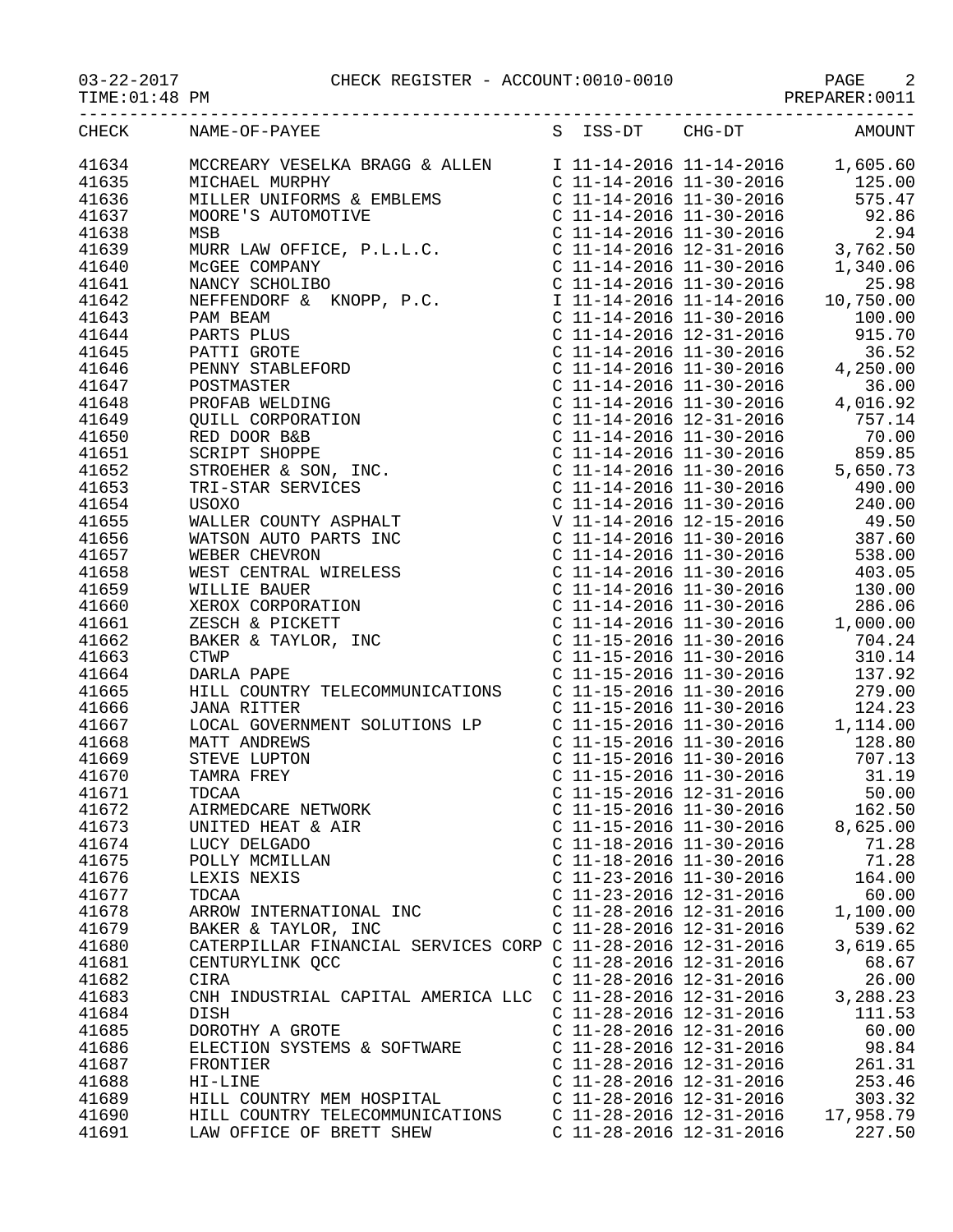| CHECK                                                                                                    | NAME-OF-PAYEE                                                                                                                                                                                                                   | S | ISS-DT                                                                                                                                                                                                                                                                                                                                                                       | CHG-DT | AMOUNT                                                                                                                     |
|----------------------------------------------------------------------------------------------------------|---------------------------------------------------------------------------------------------------------------------------------------------------------------------------------------------------------------------------------|---|------------------------------------------------------------------------------------------------------------------------------------------------------------------------------------------------------------------------------------------------------------------------------------------------------------------------------------------------------------------------------|--------|----------------------------------------------------------------------------------------------------------------------------|
| 41692<br>41693<br>41694<br>41695<br>41696<br>41697<br>41698<br>41699<br>41700<br>41701<br>41702<br>41703 | LAW OFFICE OF CHERYL C SIONE<br>LUCIO MORA<br><b>MASON SHORT STOP</b><br>O'CONNER'S<br>PREMIER PAINTING<br>OUILL CORPORATION<br>SARAH GROTE<br>SHAY TINDELL<br>TEXAS COMMUNICATIONS<br>WEST CENTRAL WIRELESS<br>ZESCH & PICKETT |   | C $11 - 28 - 2016$ $12 - 31 - 2016$<br>$C$ 11-28-2016 11-30-2016<br>$C$ 11-28-2016 12-31-2016<br>$C$ 11-28-2016 12-31-2016<br>$C$ 11-28-2016 12-31-2016<br>$C$ 11-28-2016 12-31-2016<br>$C$ 11-28-2016 12-31-2016<br>$C$ 11-28-2016 12-31-2016<br>C $11 - 28 - 2016$ $12 - 31 - 2016$<br>$C$ 11-28-2016 12-31-2016<br>$C$ 11-28-2016 12-31-2016<br>$C$ 11-29-2016 11-30-2016 |        | 395.00<br>1,590.00<br>41.28<br>113.00<br>300.00<br>887.30<br>138.75<br>43.00<br>4,471.91<br>379.84<br>330.00<br>132,062.13 |
|                                                                                                          | PAYROLL CLEARING ACCOUNT                                                                                                                                                                                                        |   |                                                                                                                                                                                                                                                                                                                                                                              |        |                                                                                                                            |
|                                                                                                          |                                                                                                                                                                                                                                 |   |                                                                                                                                                                                                                                                                                                                                                                              |        |                                                                                                                            |